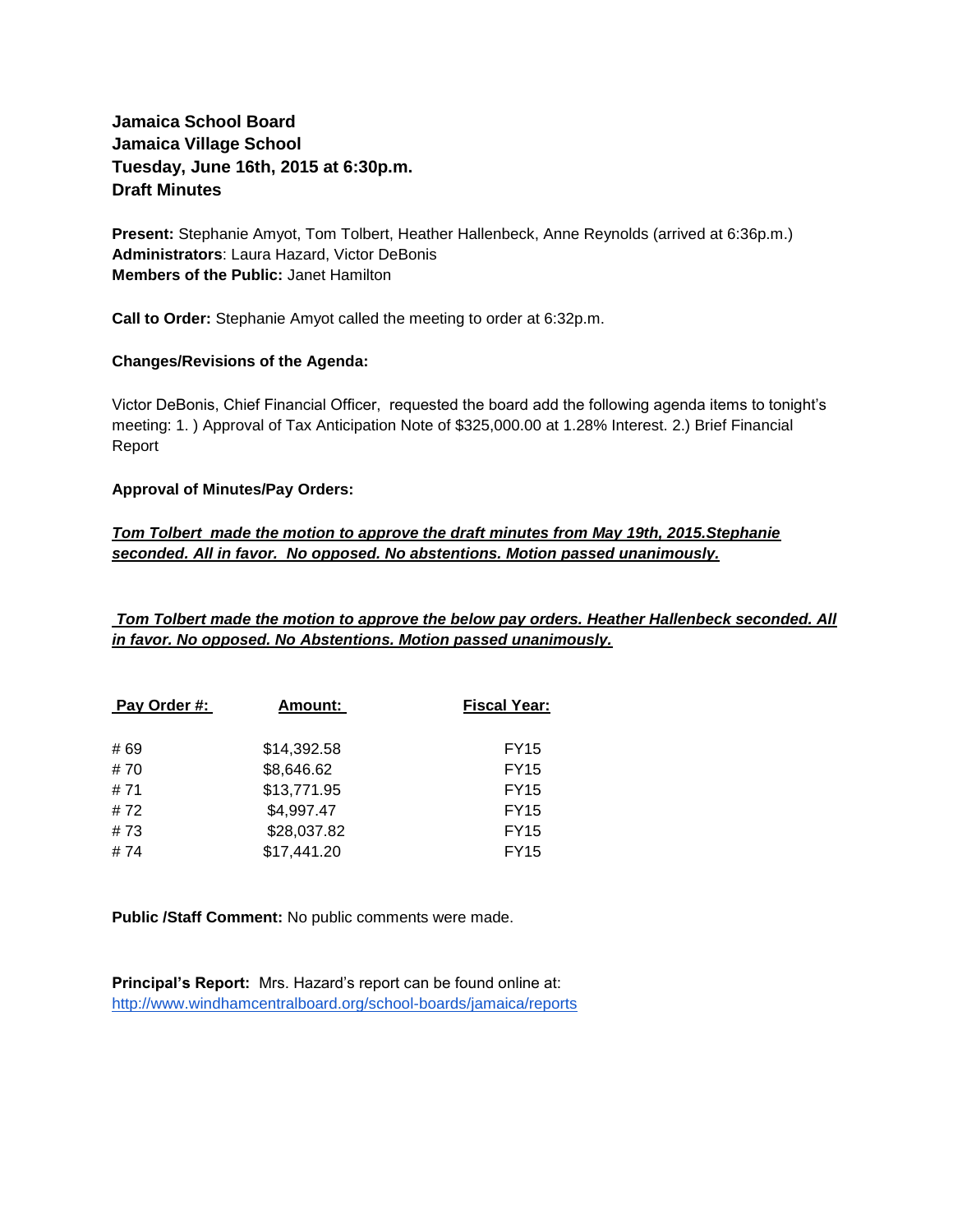### **Letter of Resignation:**

Laura presented the Jamaica Board with a letter of resignation from Mr. Gragen (5/6th Grade Teacher). The Board Chair read Mr. Gragen's letter aloud. The school board regretfully accepted Mr. Gragen's letter.

Mrs. Hazard publically thanked Mr. Gragen for his 16 years of service to the Jamaica Village School community. He will be missed.

Mrs. Hazard informed the school board that the 5/6th Grade Teacher position has been posted on School Spring and several applications were received. She recommended that the board members be included on the interview committee. Anne Reynolds agreed to take part in the interview process.

**Discussion ensued pertaining to estimates Mrs. Hazard received to repair a wall at JVS. The Jamaica School Board recommended DP Vinyl, of Newfane based on the estimates Mrs. Hazard received for replacing the wall on the north end of the JVS building.** 

#### **The Board's Questions/ Comments on the JVS Revised Action Plan:**

- 1.) The Dibble's Assessment has been utilized ever since Laura was hired as Principal. This year she will also report out fall-spring 2014-2015 to be included in Laura's slideshow.
- 2.) Differentiated Instruction What work has already been done? What needs to be done? Creating records of interventions in order to look at data. Laura would like to have hard data to review.
- 3.) I-Excel weekly Some teachers utilize 10 marks. One program is the math challenge.
- 4.) It's nice to see behavior referrals dropping.

The Board thanked Mrs. Hazard for preparing the Action Plan. A few new Action Steps were added as amendments to the Action Plan.

## *Tom Tolbert made a motion to approve the three new action steps on the Action Plan. Stephanie seconded. All in favor. No opposed. No abstentions. Motion passed unanimously.*

#### **Superintendent's Report:**

### **1.) Solar Bids from Dover/NewBrook:**

In Dr. John's absence, Victor DeBonis reported that off-takers are necessary for the NewBrook solar project. The proposal to NewBrook is a 20% reduction in electricity for NewBrook. Sun-Edison will be in contact with Victor DeBonis to confirm an agreement and Victor will inquire as to whether or not the other schools in our district can also benefit from a 20% reduction.

At the VSA/VSBA - Financial Control Survey to be delivered to board members by September 31st.

**Townshend Collaboration Update:** Oliver and Emily will be at the 7/21/15 Joint Collaboration Meeting with Townshend. Jamaica at 6:30, 7 public joint meeting. Townshend at 6:30pm. \*Alison will be away on vacation and will ask Judy Hawkins to take minutes.